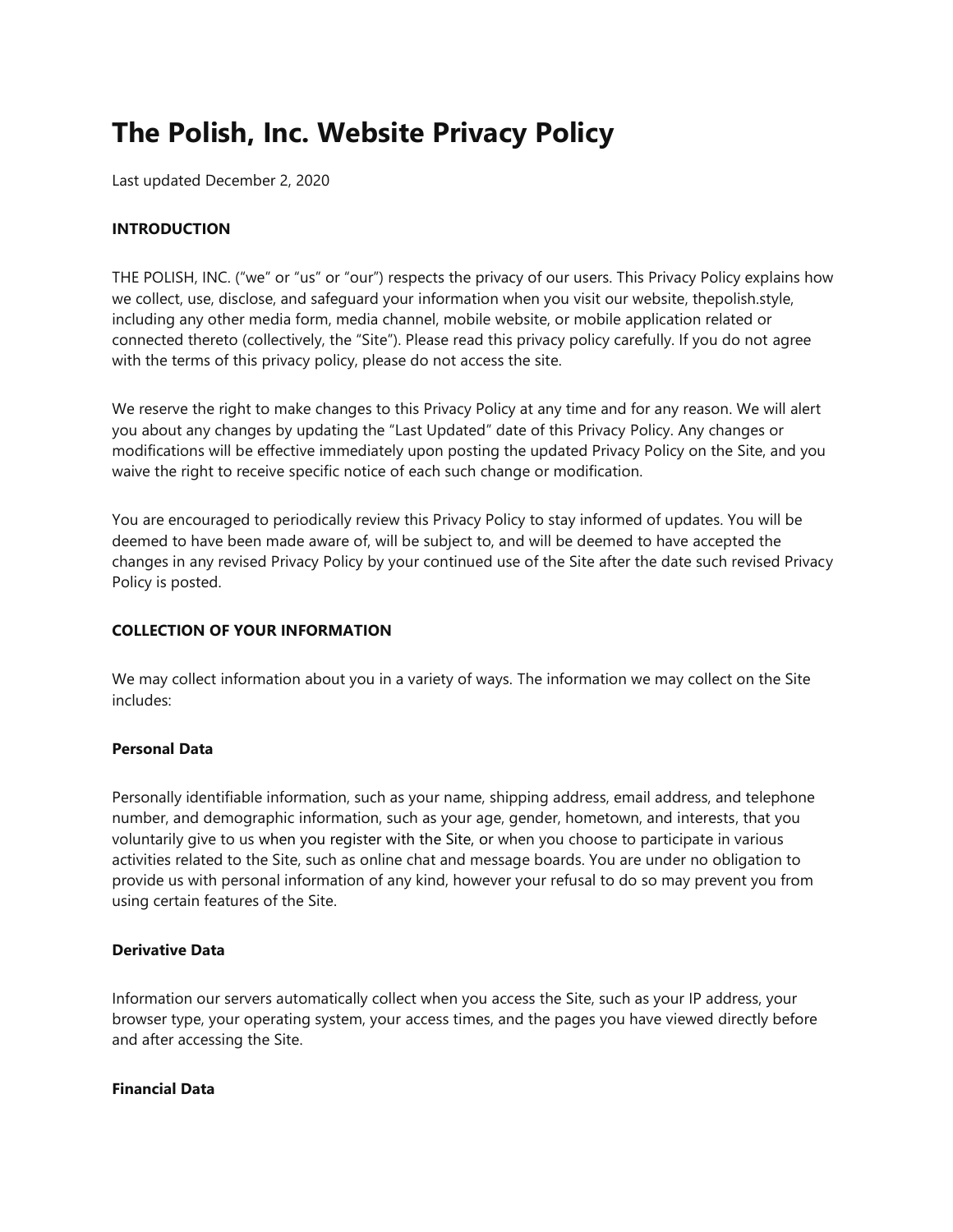Financial information, such as data related to your payment method (e.g. valid credit card number, card brand, expiration date) that we may collect when you purchase, order, exchange, or request information about our services from the Site. [We store only very limited, if any, financial information that we collect. Otherwise, all financial information is stored by our payment processor, [\[Amazon Payments,\]](https://pay.amazon.com/help/201491260) [\[Authorize.Net,\]](https://www.authorize.net/about-us/privacy.html) [\[Braintree Payments,\]](https://www.braintreepayments.com/legal) [\[Chargify,\]](https://www.chargify.com/privacy-policy/) [\[Dwolla,\]](https://www.dwolla.com/legal/privacy/) [\[Google Checkout,\]](https://payments.google.com/payments/apis-secure/get_legal_document?ldo=0&ldt=privacynotice) [\[Paypal,\]](https://www.paypal.com/us/webapps/mpp/ua/privacy-full) [\[SafeCharge,\]](https://www.safecharge.com/privacy-cookies-policy/) [\[Stripe,\]](https://stripe.com/privacy) [\[WePay,\]](https://go.wepay.com/terms-of-service-us/#us) [\[2Checkout,\]](https://www.2checkout.com/legal/privacy/) [other], and you are encouraged to review their privacy policy and contact them directly for responses to your questions.]

# **Facebook Permissions**

The Site may by default access your **[Facebook](https://www.facebook.com/about/privacy/)** basic account information, including your name, email, gender, birthday, current city, and profile picture URL, as well as other information that you choose to make public. We may also request access to other permissions related to your account, such as friends, checkins, and likes, and you may choose to grant or deny us access to each individual permission. For more information regarding Facebook permissions, refer to the [Facebook Permissions Reference](https://developers.facebook.com/docs/permissions/reference) page.

## **Data From Social Networks**

User information from social networking sites, such as [Facebook, Google+, Instagram, Pinterest, Twitter], including your name, your social network username, location, gender, birth date, email address, profile picture, and public data for contacts, if you connect your account to such social networks.

# **Mobile Device Data**

Device information, such as your mobile device ID, model, and manufacturer, and information about the location of your device, if you access the Site from a mobile device.

# **Third-Party Data**

Information from third parties, such as personal information or network friends, if you connect your account to the third party and grant the Site permission to access this information.

#### **Data From Contests, Giveaways, and Surveys**

Personal and other information you may provide when entering contests or giveaways and/or responding to surveys.

#### **Mobile Application Information**

If you connect using our mobile application:

• Geo-Location Information. We may request access or permission to and track location-based information from your mobile device, either continuously or while you are using our mobile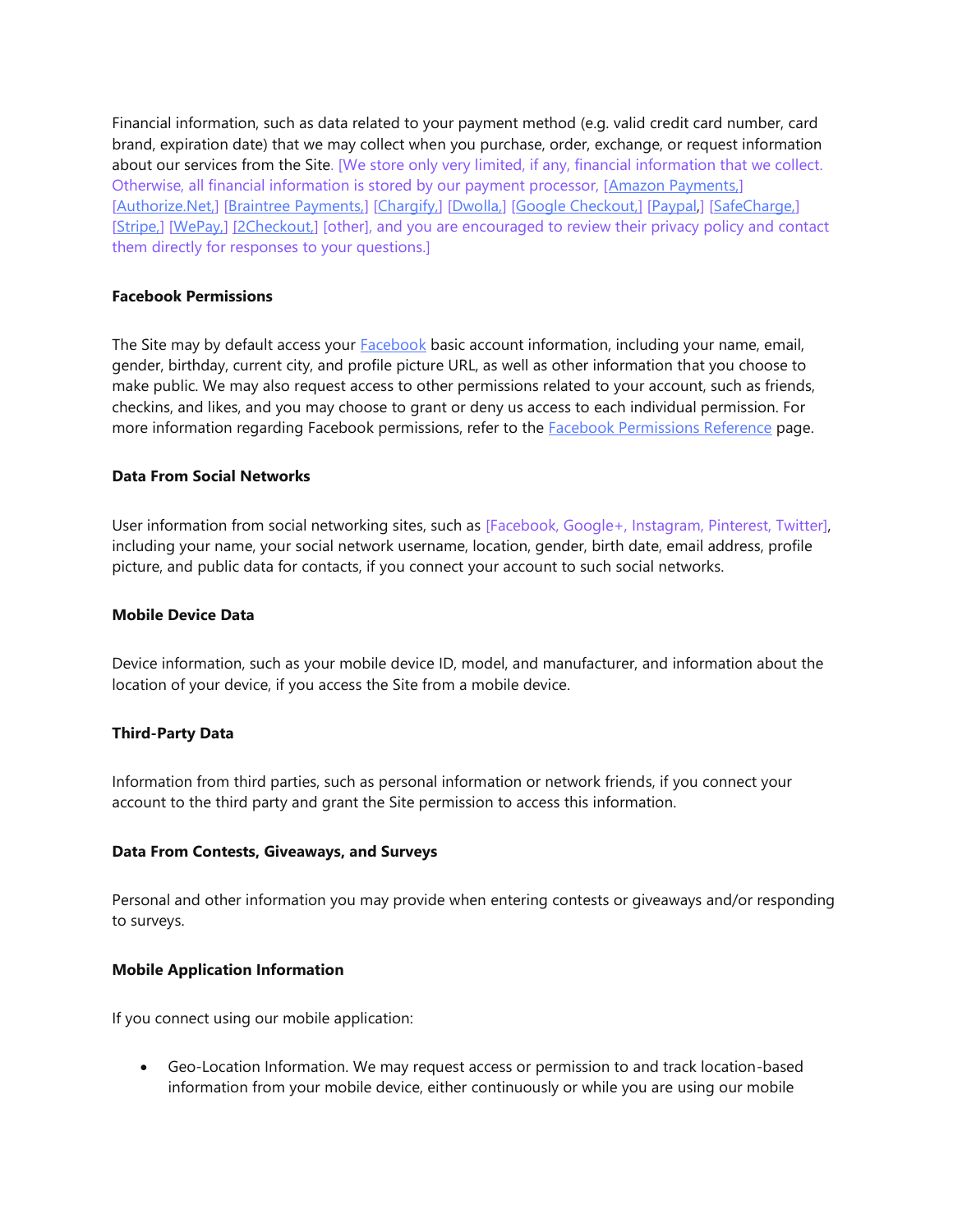application, to provide location-based services. If you wish to change our access or permissions, you may do so in your device's settings.

- Mobile Device Access. We may request access or permission to certain features from your mobile device, including your mobile device's [bluetooth, calendar, camera, contacts, microphone, reminders, sensors, SMS messages, social media accounts, storage,] and other features. If you wish to change our access or permissions, you may do so in your device's settings.
- Mobile Device Data. We may collect device information (such as your mobile device ID, model and manufacturer), operating system, version information and IP address.
- Push Notifications. We may request to send you push notifications regarding your account or the Application. If you wish to opt-out from receiving these types of communications, you may turn them off in your device's settings.

# **USE OF YOUR INFORMATION**

Having accurate information about you permits us to provide you with a smooth, efficient, and customized experience. Specifically, we may use information collected about you via the Site to:

- Administer sweepstakes, promotions, and contests.
- Assist law enforcement and respond to subpoena.
- Compile anonymous statistical data and analysis for use internally or with third parties.
- Create and manage your account.
- Deliver targeted advertising, coupons, newsletters, and other information regarding promotions and the Site to you.
- Email you regarding your account or order.
- Enable user-to-user communications.
- Fulfill and manage purchases, orders, payments, and other transactions related to the Site.
- Generate a personal profile about you to make future visits to the Site more personalized.
- Increase the efficiency and operation of the Site.
- Monitor and analyze usage and trends to improve your experience with the Site.
- Notify you of updates to the Site.
- Offer new products, services, [mobile applications,] and/or recommendations to you.
- Perform other business activities as needed.
- Prevent fraudulent transactions, monitor against theft, and protect against criminal activity.
- Process payments and refunds.
- Request feedback and contact you about your use of the Site.
- Resolve disputes and troubleshoot problems.
- Respond to product and customer service requests.
- Send you a newsletter.
- Solicit support for the Site.
- [Other]

# **DISCLOSURE OF YOUR INFORMATION**

We may share information we have collected about you in certain situations. Your information may be disclosed as follows:

# **By Law or to Protect Rights**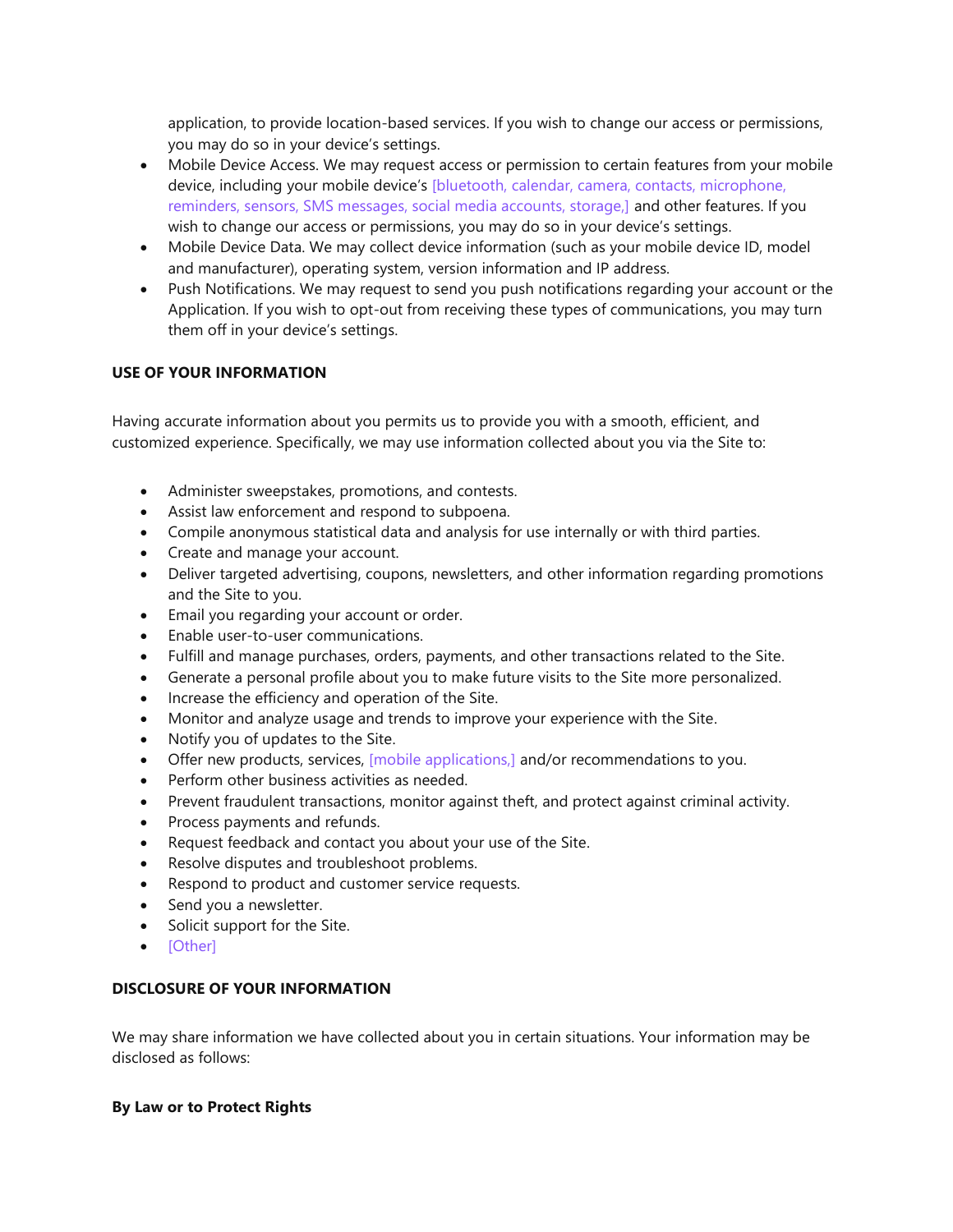If we believe the release of information about you is necessary to respond to legal process, to investigate or remedy potential violations of our policies, or to protect the rights, property, and safety of others, we may share your information as permitted or required by any applicable law, rule, or regulation. This includes exchanging information with other entities for fraud protection and credit risk reduction.

## **Third-Party Service Providers**

We may share your information with third parties that perform services for us or on our behalf, including payment processing, data analysis, email delivery, hosting services, customer service, and marketing assistance.

# **Marketing Communications**

With your consent, or with an opportunity for you to withdraw consent, we may share your information with third parties for marketing purposes, as permitted by law.

# **Interactions with Other Users**

If you interact with other users of the Site, those users may see your name, profile photo, and descriptions of your activity, including sending invitations to other users, chatting with other users, liking posts, following blogs.

#### **Online Postings**

When you post comments, contributions or other content to the Site, your posts may be viewed by all users and may be publicly distributed outside the Site in perpetuity.

#### **Third-Party Advertisers**

We may use third-party advertising companies to serve ads when you visit the Site. These companies may use information about your visits to the Site and other websites that are contained in web cookies in order to provide advertisements about goods and services of interest to you.

#### **Affiliates**

We may share your information with our affiliates, in which case we will require those affiliates to honor this Privacy Policy. Affiliates include our parent company and any subsidiaries, joint venture partners or other companies that we control or that are under common control with us.

# **Business Partners**

We may share your information with our business partners to offer you certain products, services or promotions.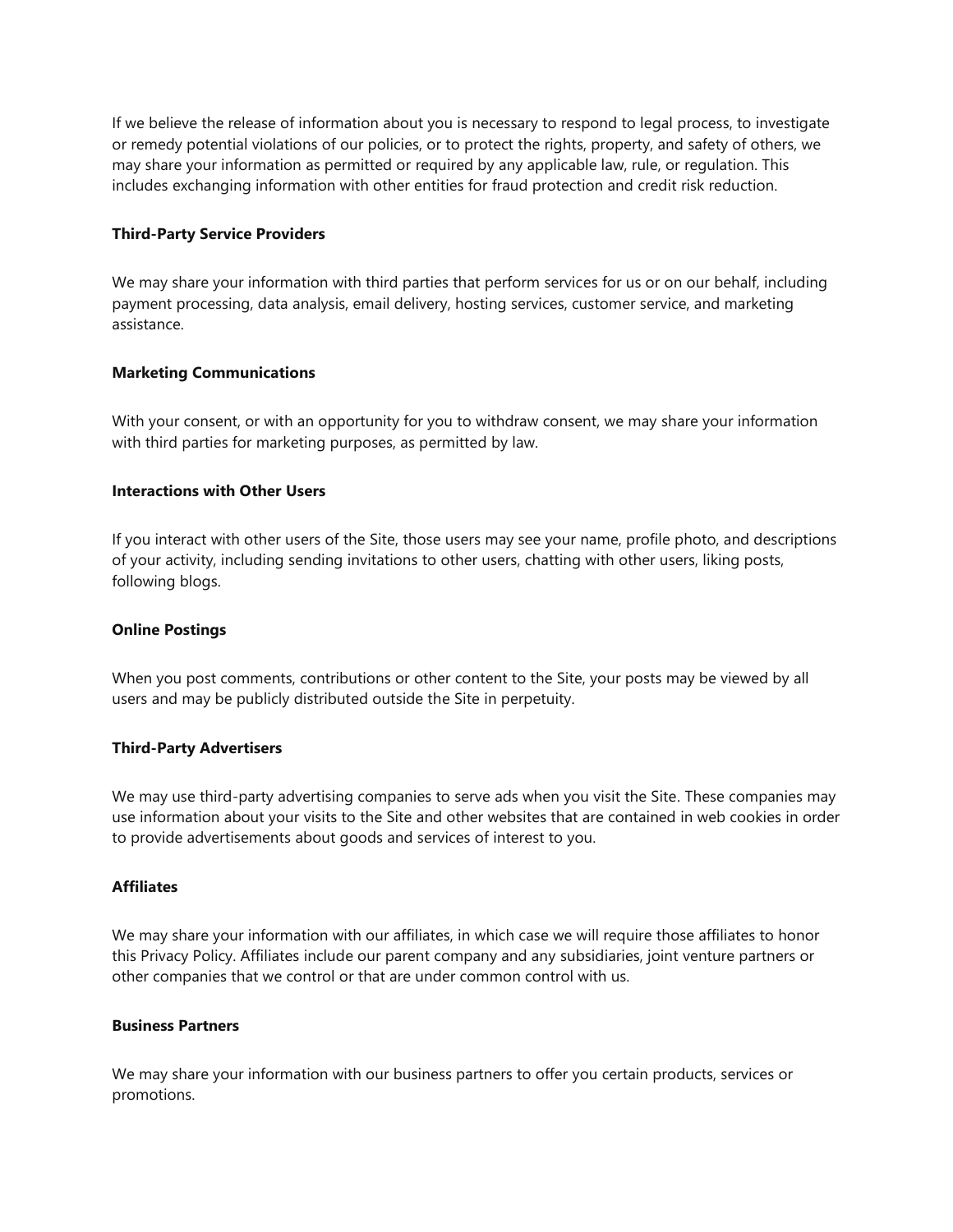## **[Social Media Contacts**

If you connect to the Site [or our mobile application] through a social network, your contacts on the social network will see your name, profile photo, and descriptions of your activity.]

## **Other Third Parties**

We may share your information with advertisers and investors for the purpose of conducting general business analysis. We may also share your information with such third parties for marketing purposes, as permitted by law.

## **Sale or Bankruptcy**

If we reorganize or sell all or a portion of our assets, undergo a merger, or are acquired by another entity, we may transfer your information to the successor entity. If we go out of business or enter bankruptcy, your information would be an asset transferred or acquired by a third party. You acknowledge that such transfers may occur and that the transferee may decline honor commitments we made in this Privacy Policy.

We are not responsible for the actions of third parties with whom you share personal or sensitive data, and we have no authority to manage or control third-party solicitations. If you no longer wish to receive correspondence, emails or other communications from third parties, you are responsible for contacting the third party directly.

# **TRACKING TECHNOLOGIES**

# **Cookies and Web Beacons**

We may use cookies, web beacons, tracking pixels, and other tracking technologies on the Site [and our mobile application] to help customize the Site [and our mobile application] and improve your experience. When you access the Site [or our mobile application], your personal information is not collected through the use of tracking technology. Most browsers are set to accept cookies by default. You can remove or reject cookies, but be aware that such action could affect the availability and functionality of the. You may not decline web beacons. However, they can be rendered ineffective by declining all cookies or by modifying your web browser's settings to notify you each time a cookie is tendered, permitting you to accept or decline cookies on an individual basis.

[We may use cookies, web beacons, tracking pixels, and other tracking technologies on the Site to help customize the Site and improve your experience. For more information on how we use cookies, please refer to our Cookie Policy posted on the Site, which is incorporated into this Privacy Policy. By using the Site, you agree to be bound by our Cookie Policy.]

#### **Internet-Based Advertising**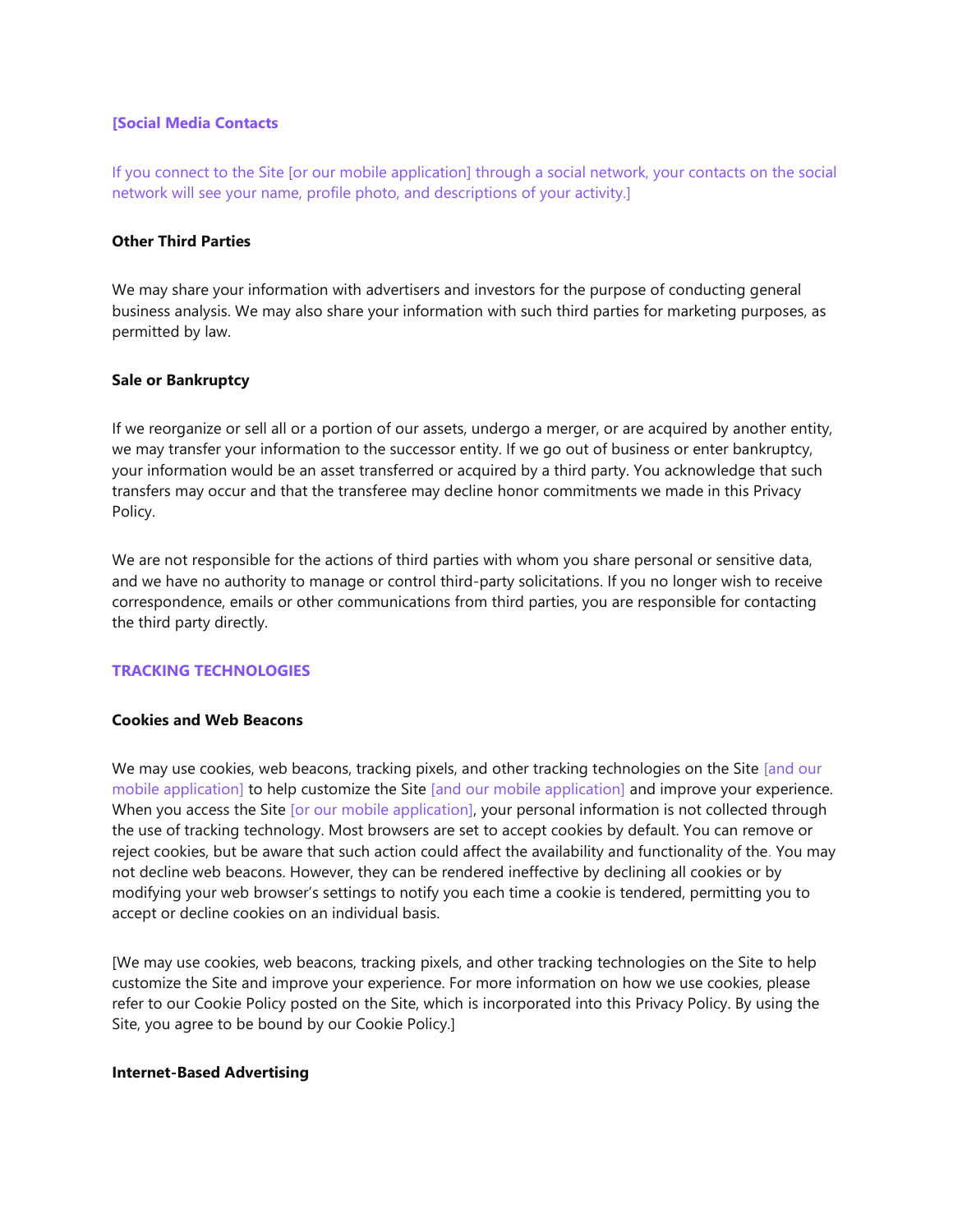Additionally, we may use third-party software to serve ads on the Site [and our mobile application], implement email marketing campaigns, and manage other interactive marketing initiatives. This thirdparty software may use cookies or similar tracking technology to help manage and optimize your online experience with us. For more information about opting-out of interest-based ads, visit the Network [Advertising Initiative Opt-Out Tool](http://optout.networkadvertising.org/?c=1) or [Digital Advertising Alliance Opt-Out Tool.](https://optout.aboutads.info/?c=2&lang=EN)

# **Website Analytics**

We may also partner with selected third-party vendors[, such as [\[Adobe Analytics,\]](https://www.adobe.com/privacy/policy.html) [\[Clicktale,\]](https://contentsquare.com/privacy-center/privacy-policy/) [\[Clicky,](https://clicky.com/terms)] [\[Cloudfare,](https://www.cloudflare.com/privacypolicy/)] [\[Crazy Egg,\]](https://www.crazyegg.com/privacy/) [\[Flurry Analytics,\]](https://www.verizonmedia.com/policies/us/en/verizonmedia/privacy/products/developer/index.html) [\[Google Analytics,](https://support.google.com/analytics/answer/6004245?hl=en)] [\[Heap Analytics,](https://heap.io/privacy)] [\[Inspectlet,\]](https://www.inspectlet.com/legal#privacy) [\[Kissmetrics,\]](https://www.kissmetrics.io/privacy/) [\[Mixpanel,\]](https://mixpanel.com/legal/privacy-policy/) [\[Piwik,\]](https://matomo.org/privacy/) and others], to allow tracking technologies and remarketing services on the Site [and our mobile application] through the use of first party cookies and third-party cookies, to, among other things, analyze and track users' use of the Site determine the popularity of certain content and better understand online activity. By accessing the Site , you consent to the collection and use of your information by these third-party vendors. You are encouraged to review their privacy policy and contact them directly for responses to your questions. We do not transfer personal information to these thirdparty vendors. However, if you do not want any information to be collected and used by tracking technologies, you can visit the third-party vendor or the [Network Advertising Initiative Opt-Out](https://optout.networkadvertising.org/?c=1)  [Tool](https://optout.networkadvertising.org/?c=1) or [Digital Advertising Alliance Opt-Out Tool.](https://optout.aboutads.info/?c=2&lang=EN)

You should be aware that getting a new computer, installing a new browser, upgrading an existing browser, or erasing or otherwise altering your browser's cookies files may also clear certain opt-out cookies, plug-ins, or settings.

# **THIRD-PARTY WEBSITES**

The Site may contain links to third-party websites and applications of interest, including advertisements and external services, that are not affiliated with us. Once you have used these links to leave the Site any information you provide to these third parties is not covered by this Privacy Policy, and we cannot guarantee the safety and privacy of your information. Before visiting and providing any information to any third-party websites, you should inform yourself of the privacy policies and practices (if any) of the third party responsible for that website, and should take those steps necessary to, in your discretion, protect the privacy of your information. We are not responsible for the content or privacy and security practices and policies of any third parties, including other sites, services or applications that may be linked to or from the Site.

# **SECURITY OF YOUR INFORMATION**

We use administrative, technical, and physical security measures to help protect your personal information. While we have taken reasonable steps to secure the personal information you provide to us, please be aware that despite our efforts, no security measures are perfect or impenetrable, and no method of data transmission can be guaranteed against any interception or other type of misuse. Any information disclosed online is vulnerable to interception and misuse by unauthorized parties. Therefore, we cannot guarantee complete security if you provide personal information.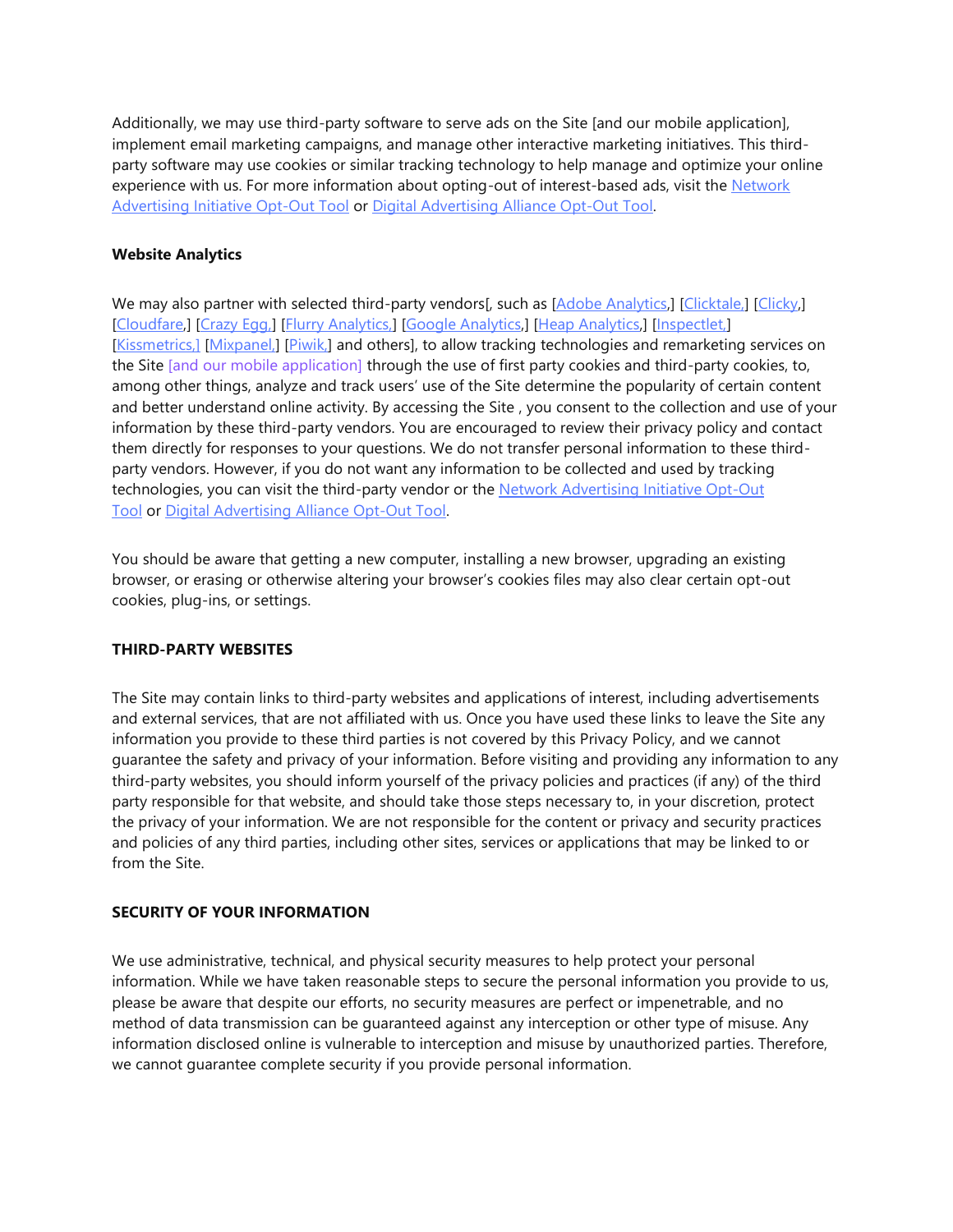# **POLICY FOR CHILDREN**

We do not knowingly solicit information from or market to children under the age of 13. If you become aware of any data we have collected from children under age 13, please contact us using the contact information provided below.

# **CONTROLS FOR DO-NOT-TRACK FEATURES**

Most web browsers and some mobile operating systems include a Do-Not-Track ("DNT") feature or setting you can activate to signal your privacy preference not to have data about your online browsing activities monitored and collected. No uniform technology standard for recognizing and implementing DNT signals has been finalized. As such, we do not currently respond to DNT browser signals or any other mechanism that automatically communicates your choice not to be tracked online. If a standard for online tracking is adopted that we must follow in the future, we will inform you about that practice in a revised version of this Privacy Policy. Most web browsers and some mobile operating systems include a Do-Not-Track ("DNT") feature or setting you can activate to signal your privacy preference not to have data about your online browsing activities monitored and collected. If you set the DNT signal on your browser, we will respond to such DNT browser signals.

# **OPTIONS REGARDING YOUR INFORMATION**

# **[Account Information]**

You may at any time review or change the information in your account or terminate your account by:

- Logging into your account settings and updating your account
- Contacting us using the contact information provided below

Upon your request to terminate your account, we will deactivate or delete your account and information from our active databases. However, some information may be retained in our files to prevent fraud, troubleshoot problems, assist with any investigations, enforce our Terms of Use and/or comply with legal requirements.

#### **Emails and Communications**

If you no longer wish to receive correspondence, emails, or other communications from us, you may optout by:

- Noting your preferences at the time you register your account with the Site.
- Logging into your account settings and updating your preferences.
- Contacting us using the contact information provided below.

If you no longer wish to receive correspondence, emails, or other communications from third parties, you are responsible for contacting the third party directly.